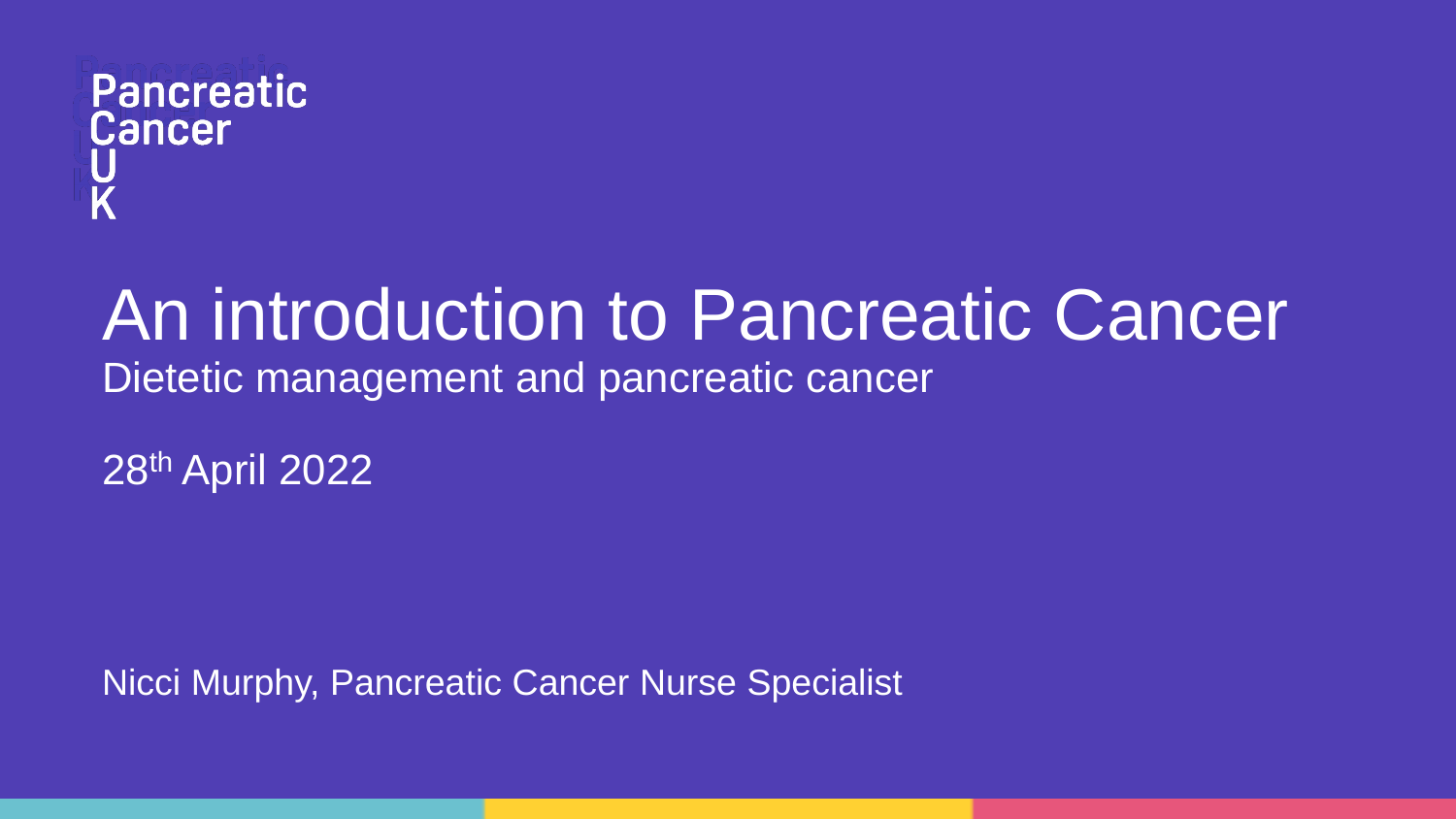# **Pancreatic Cancer**

# Setting the scene

- **10,449 people** diagnosed with pancreatic cancer in the UK in 2018.
- Pancreatic cancer is the 10th most common cancer in the UK (9th in women; 12th in men)
- Pancreatic cancer is the **5th biggest cancer killer** in the UK with 9,000 deaths every year
- Incidence has increased by 17% since 1990
- 47% of cases are in the over 75's
- 80% of cases are diagnosed in the late stages
- Risk factors: smoking, obesity, alcohol, chronic pancreatitis; gallstones, diabetes and family history
- Pancreatic cancer has the lowest survival of all common cancers, with five-year survival **less than 7%**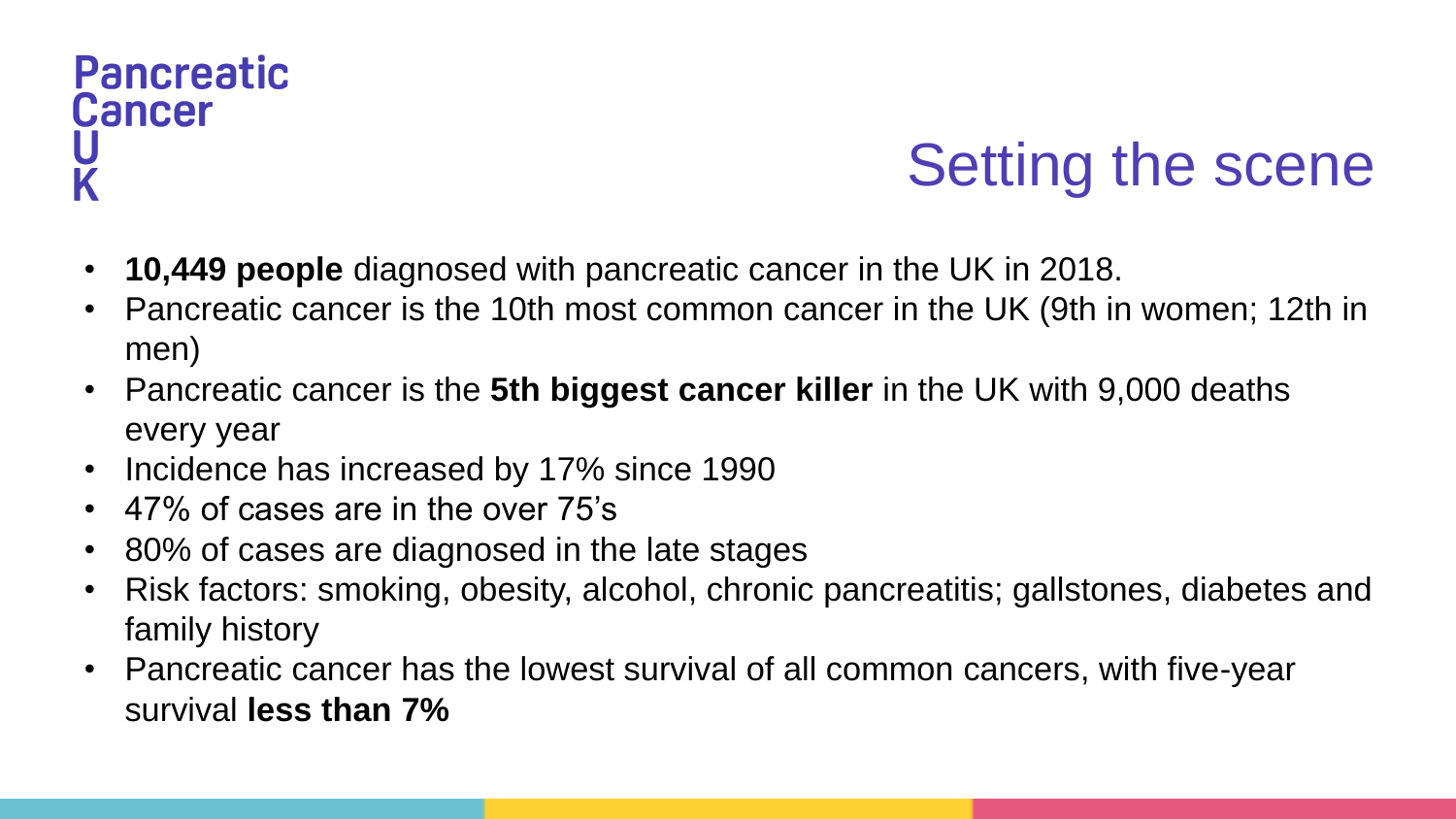

Pancreatic cancer is the 10th most common cancer Every day 28 people are diagnosed with the disease

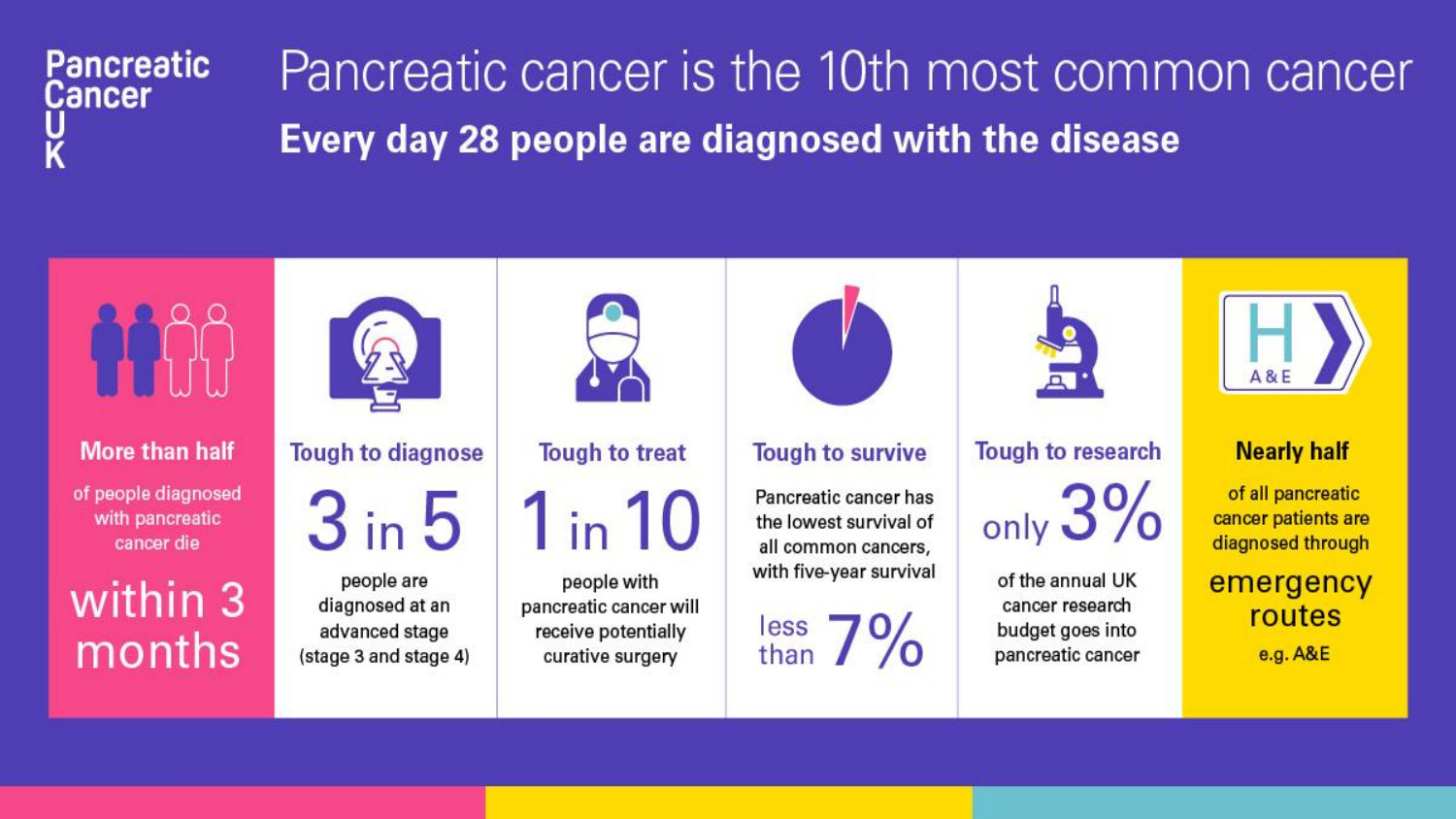## Pancreatic<br>Cancer U K

## The pancreas

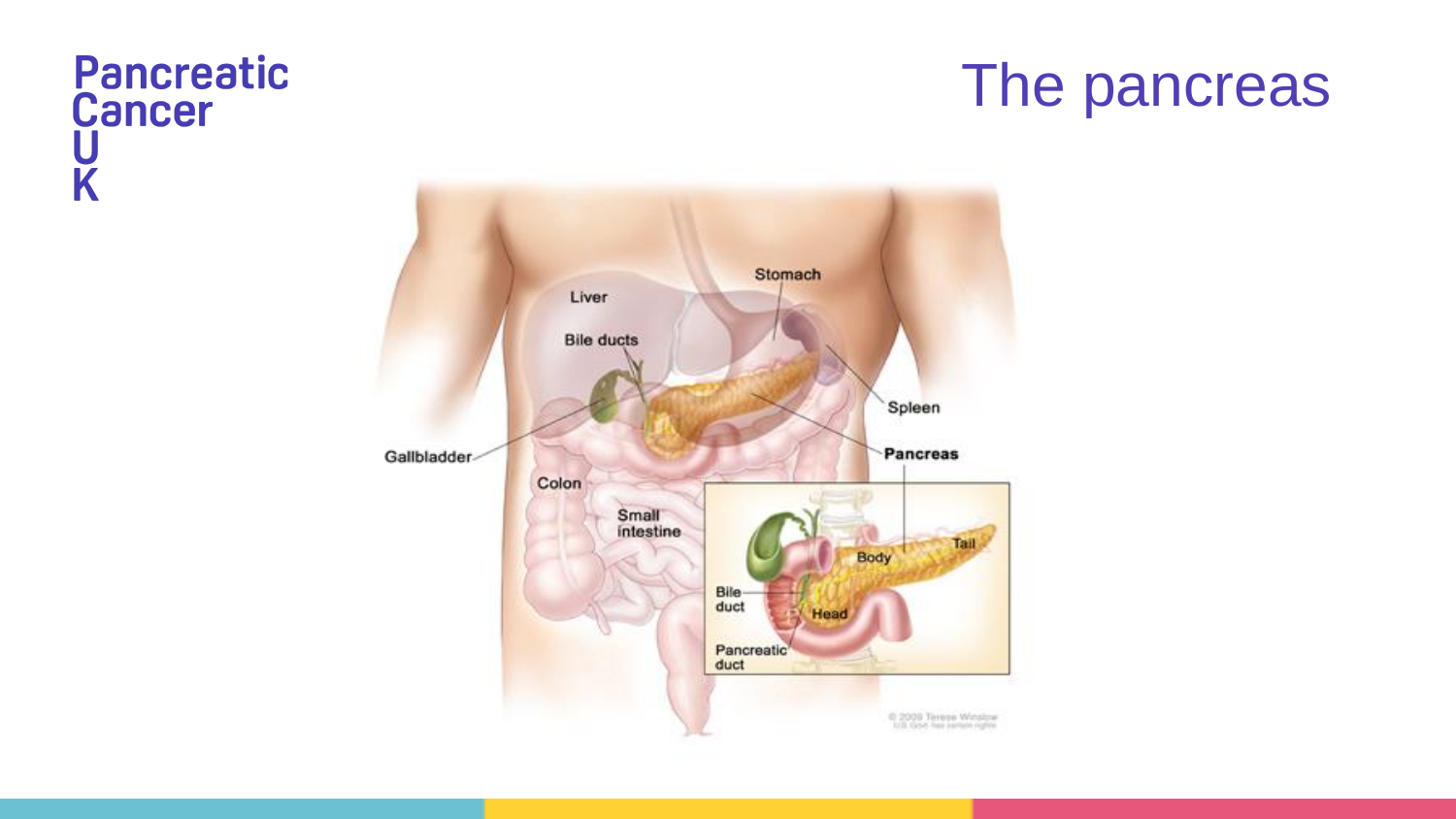#### Pancreatic **Cancer** U K

## Vessels surrounding

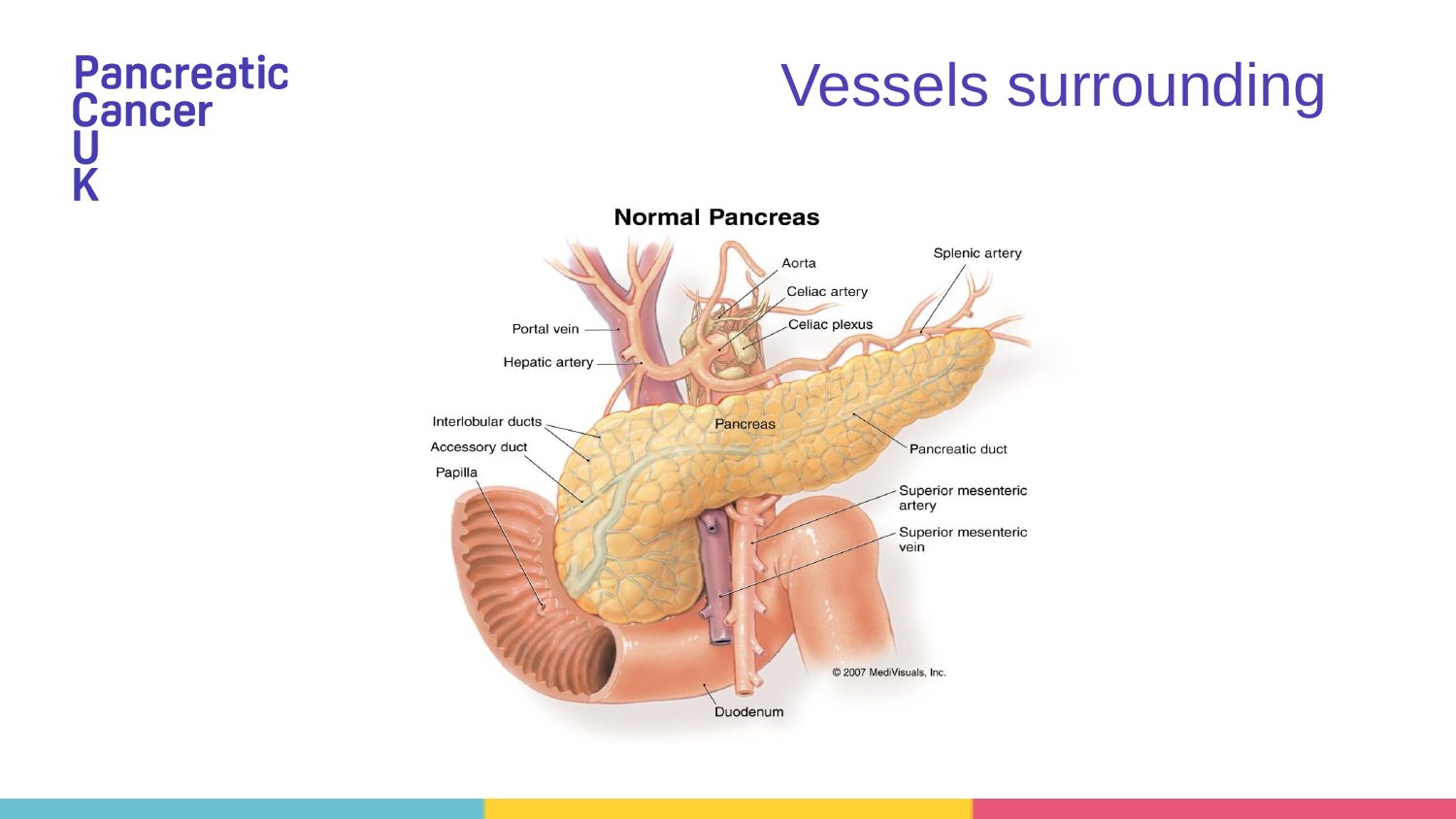## **Pancreatic Cancer** U<br>K **Exocrine Pancreas**



## **Pancreas function**

Digestive function – helps breakdown carbs, fats, proteins in the duodenum.

The pancreatic enzymes travel along the pancreatic duct and become activated when they reach the duodenum.

It also produces bicarbonate which neutralizes the stomach acid entering the duodenum.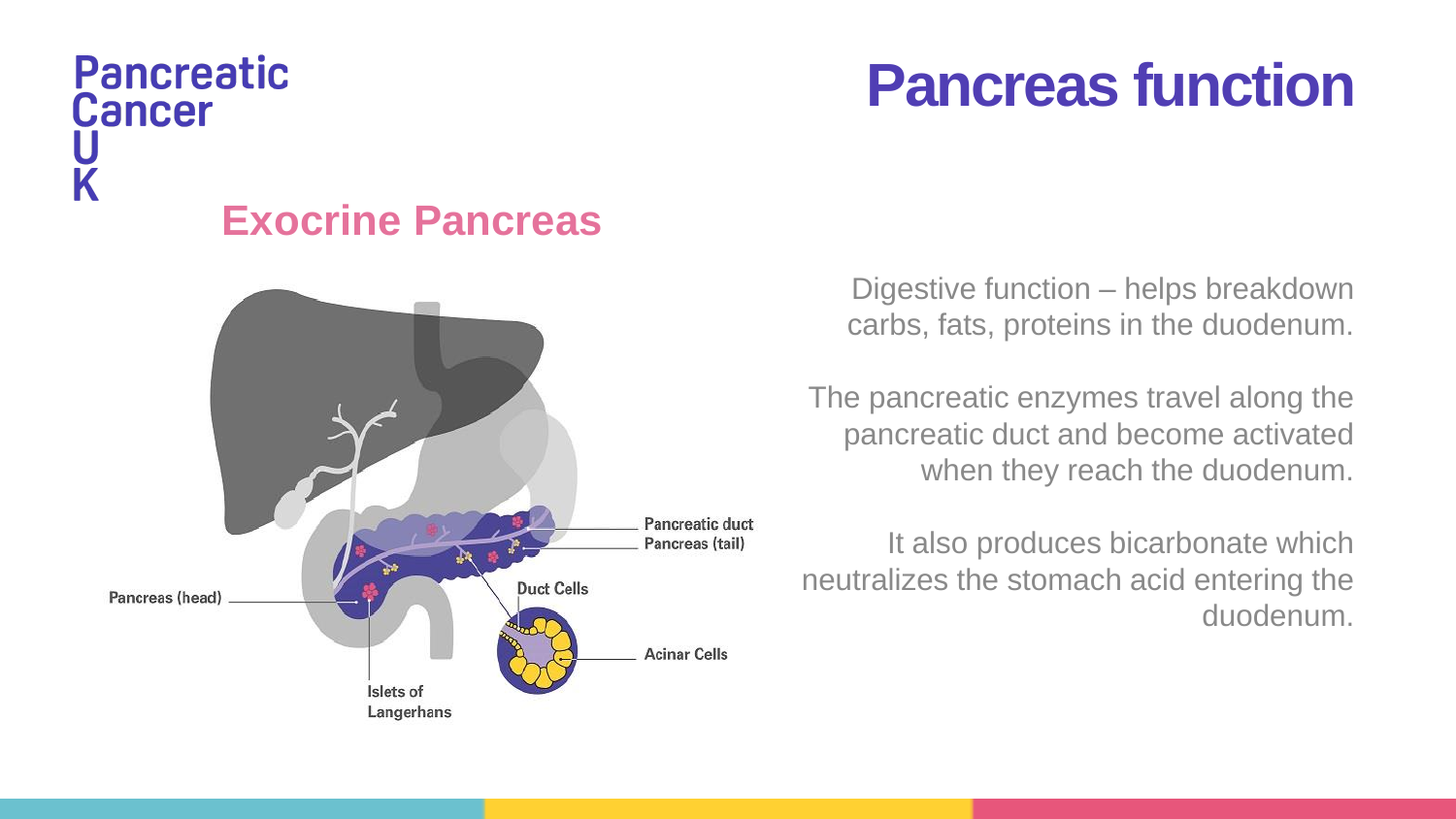## **Pancreatic Cancer** U<br>K

## **Endocrine Pancreas** • Insulin is released to regulate blood



# **Pancreas function**

- sugar levels
- Glucagon is released when more sugar is required (i.e. in the fright, fight, flight syndrome – stress response)
- Somatostatin decreases or increases the amount of glucose/insulin as required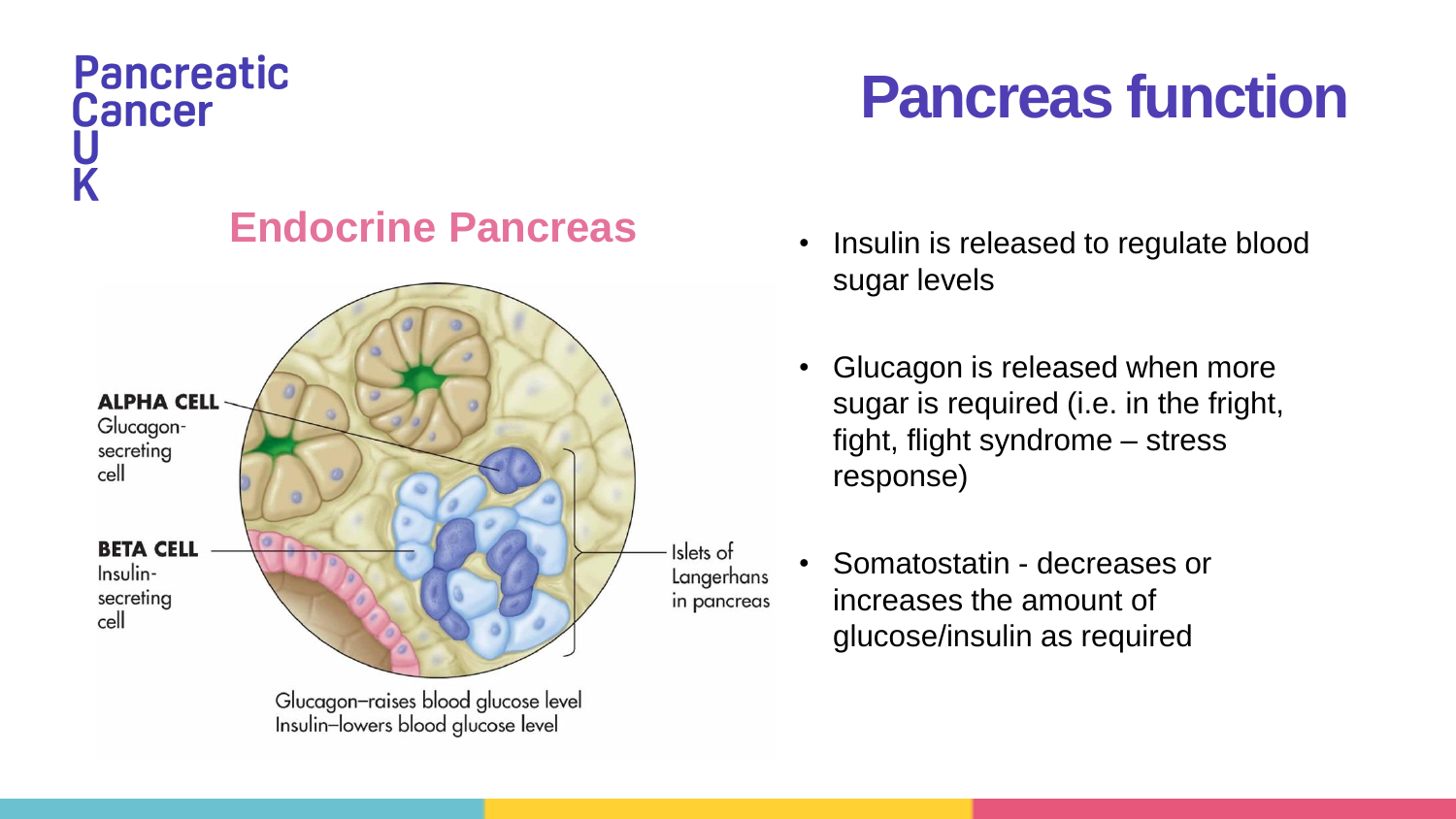# **Pancreatic Cancer**

- Abdominal pain +/- back pain
- Dyspepsia/reflux/bloating
- **Fatigue**
- Change in bowel habit (Constipation/Diarrhoea/ Steatorrhea)
- Unintentional loss of weight/appetite loss
- New onset diabetes
- Jaundice
- Thromboembolism

# **Signs and symptoms**

#### **Nobody knows your body** better than you.

If you have any of these symptoms it might suggest a problem with your pancreas, such as pancreatic cancer.



If you have jaundice you should go to your GP without delay. If you have any of the other symptoms and they are unexplained or persistent (lasting 4 weeks or more), visit your GP. Remember, these symptoms can be signs of other conditions and may not be pancreatic cancer.

### **Pancreatic** Cancer

#### Concerned about these symptoms? **Contact the Pancreatic Cancer UK Support Line** 0808 801 0707 freephone weekdays 10am-4pm support@pancreaticcancer.org.uk Find out more ⊜ pancreaticcancer.org.uk/symptoms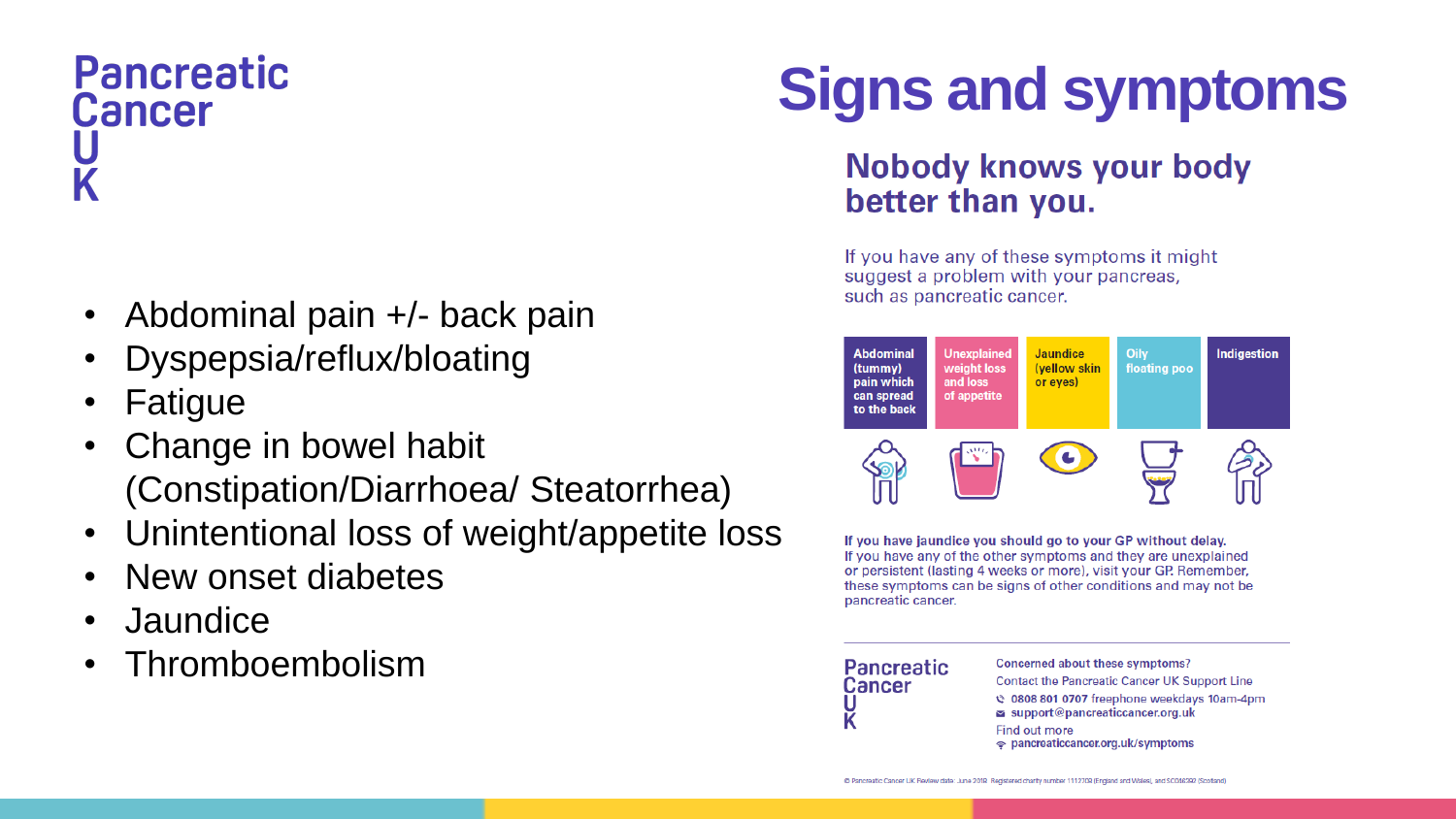#### **Pancreatic Cancer** U K

# **Diagnosing pancreatic cancer**

- **Blood tests** Ca 19-9 and CEA specific pancreatic tumour markers, however if raised does not necessarily mean 'cancer'
- **Abdominal Ultrasound** inexpensive, non invasive. If highlights an abnormality, then CT requested
- **CT (computed tomography)** often given IV injection of contrast to highlight blood supply to certain organs. Good diagnostic tool
- **MRI/MRCP (magnetic resonance imaging/cholangiopancreatography)** useful addition to imaging, can be more specific for liver metastases and highlighting abnormalities with in the bile ducts
- **ERCP – (endoscopic retrograde cholangiopancreatography)** endoscope is passed through mouth, down the oesophagus into stomach and into the duodenum. A smaller tube is then inserted through the centre of endoscope and dye is injected to highlight any obstruction to its flow through the biliary system
- **PET – (Positron Emission Tomography)** very specialised nuclear medicine scan that utilizes radioactive substances. Use more often with those cases with locally advanced disease
- **EUS – (Endoscopic Ultrasound)** Endoscope & ultrasound combined. Very accurate, good for visualizing Lymph nodes and taking biopsies in particular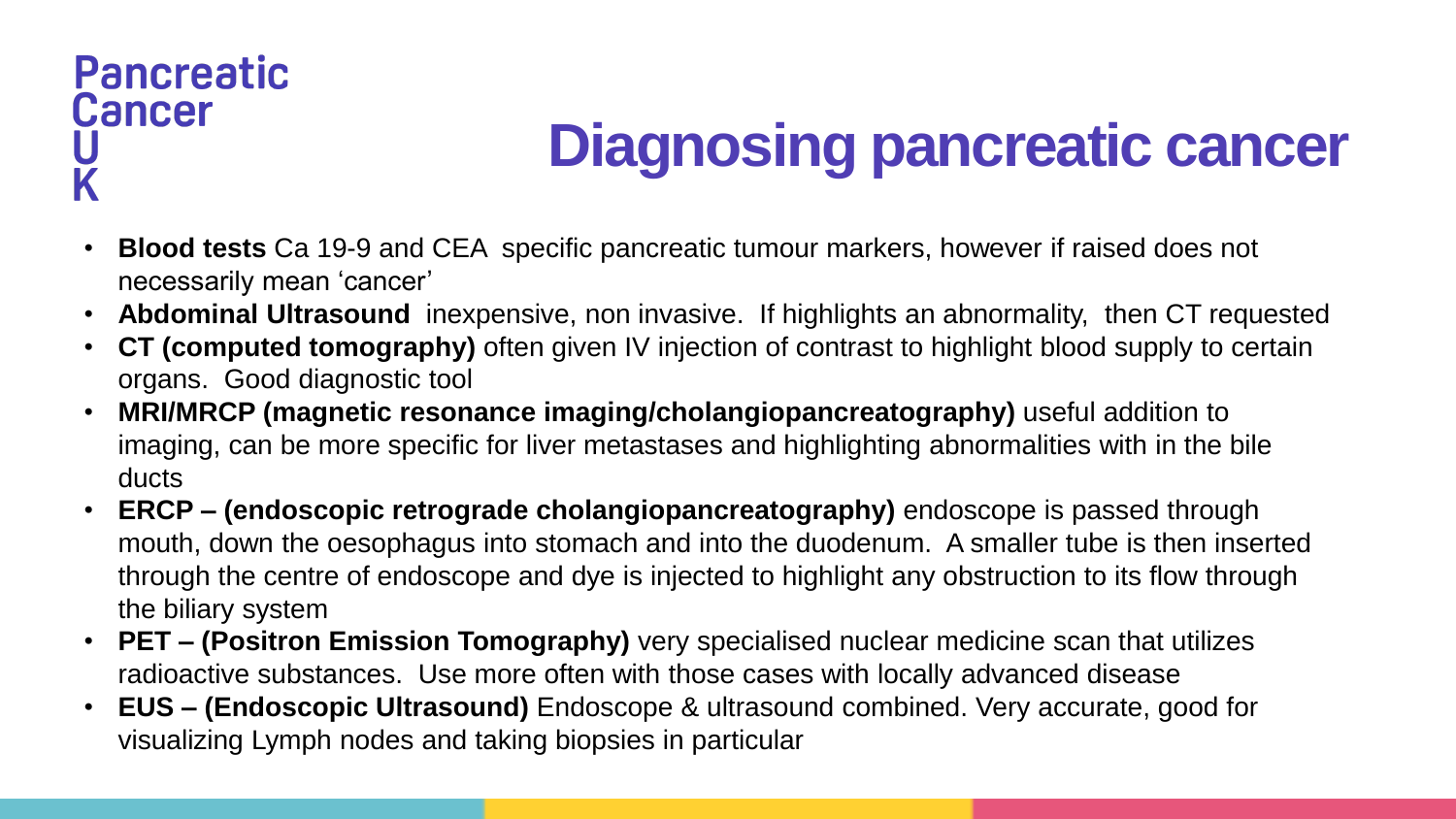## **Pancreatic Cancer** K

# **Pancreatic Cancer is undertreated**

 $\checkmark$  **7 in 10** people with pancreatic cancer do not receive any active treatment, including surgery, chemotherapy or radiotherapy **Only 1 in 10** people with pancreatic cancer receive potentially curative surgery **✓ Only 2 in 10** people will receive chemotherapy

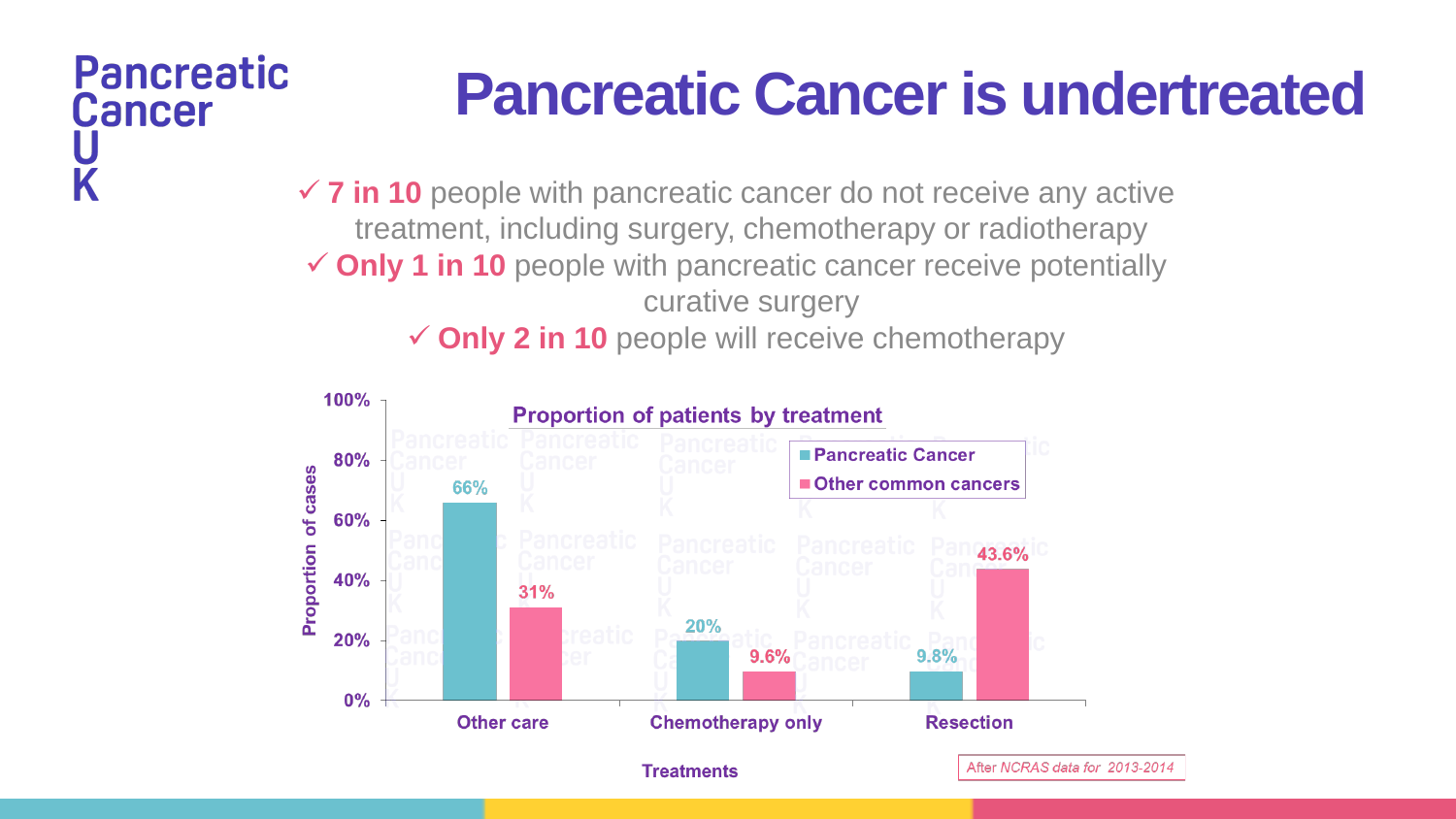#### **Pancreatic Cancer** U K

# **Ongoing symptoms**

- Pancreatic Exocrine Insufficiency (PEI), loss of appetite & weight loss
- Biliary blockage
- Pain
- Gastric Outlet Obstruction
- Fatigue
- Ascites
- Psychological impact